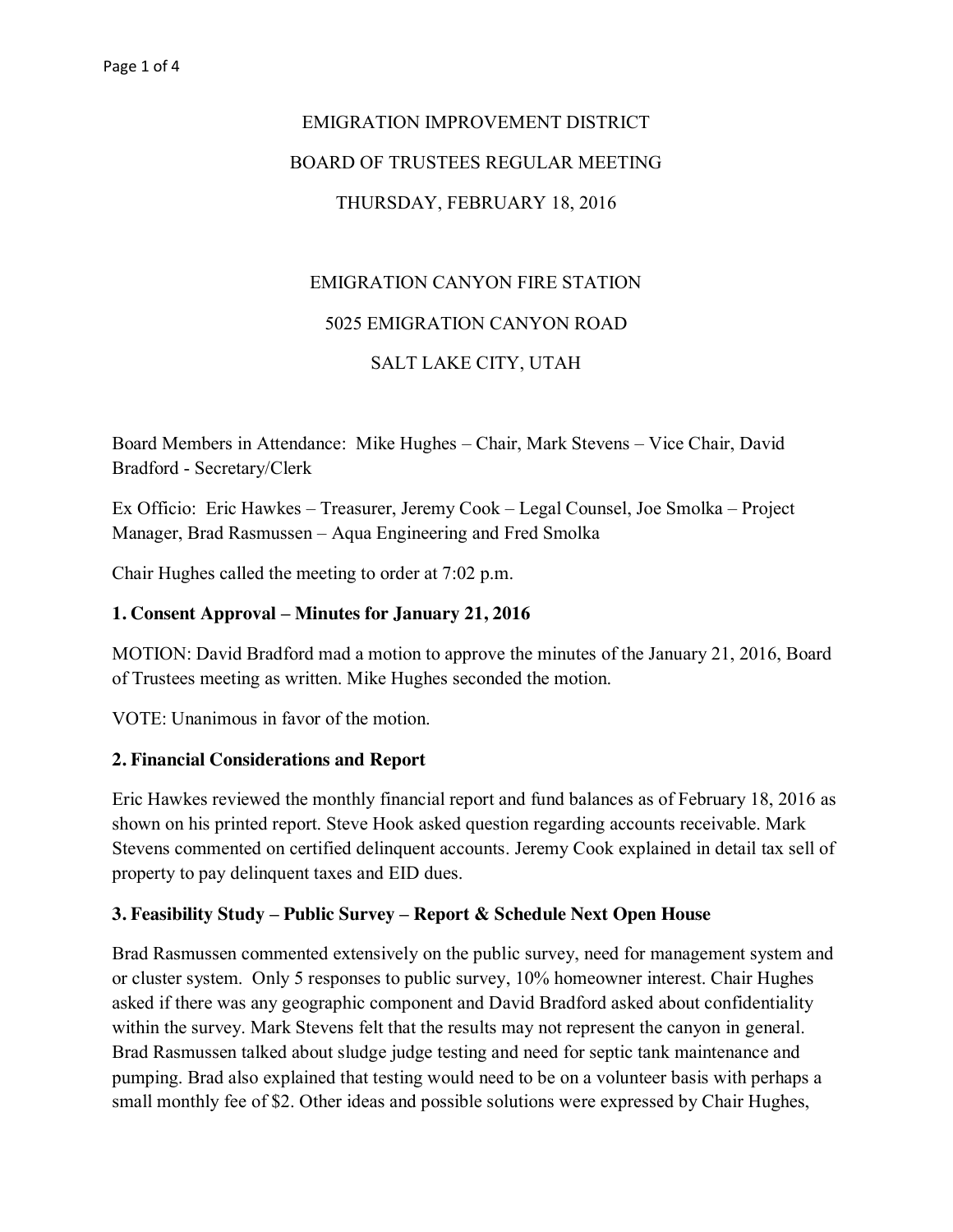David Bradford and Joe Smolka to increase homeowner awareness of septic systems and maintenance. Kathy Christiansen agreed to include article describing services available in Emigration Canyon Homeowners Association Newsletter to generate more interest and awareness. Jeremy Cook expressed legal liability concerns with EID involvement and Chair Hughes agreed. Jeremy proposed discount water bill incentive (\$25) for getting septic tank checked. Brad Rasmussen discussed 6 month/yearly monitoring of septic systems to know when to pump. Joe Smolka talked about pump fees \$275 – 500, depending on size of system. Brad talked about County grant, better collection system to lower or eliminate e coli in canyon stream. Chair Hughes talked about EPA and Division of Water Qualities request for policing. Brad Rasmussen discussed TMDL (total maximum daily load), 303 D list, environmental stream data difficult to get and regulate. Solutions, information, reduced rates and preferred provider list for septic tank maintenance and repair discussed extensively by Brad Rasmussen, Chair Hughes, Board Members and Steve Hook. Emphasis made by Jeremy Cook to insure no future legal liability issues for EID.

Brad Rasmussen required one month to complete report and final cost for a canyon waste collection system. He proposed the next Open House for April or May, the same time as Kathy Christiansen promotes Canyon Firewise.

## **4. Water Report & Well Levels**

Eric Hawkes requested to skip this agenda.

## **5. Brigham Fork Well – Water Testing for Repair Work – Progress Report**

Eric Hawkes discussed water sample taken from Brigham Fork Well by Don Barnett from Aqua Environmental. The water sample is in the process of being tested by company in Kansas. Eric talked about cleaning the water tanks this year. Fred Smolka commented that the tanks were cleaned 2-3 years ago. Fred and Joe Smolka talked about the process of draining, cleaning and sediment sludge disposal. Eric Hawkes proposed marine divers from company in Colorado to clean tanks at a cost of \$3,000. Tanks wouldn't have to be drained and service includes camera inspection and sediment removal. Interest was expressed by Board Members.

Well levels remain consistent and steady as mentioned by Steve Hook.

Eric Hawkes discussed the ongoing problems with the telemetry computer crashing due to old software and an outdated system. Fred Smolka interjected that it just may be time to replace and upgrade computer system. Eric Hawkes informed cost of complete computer system and upgrade at \$8,000. David Bradford suggested that computer be military grade to withstand harsh weather conditions. Jack Christiansen commented on industrial computer equipment as well. Eric Hawkes discussed checking water levels manually. Mark Stevens asked about Well levels being increased from great moisture/snowpack levels this year. Chair Hughes made a statement of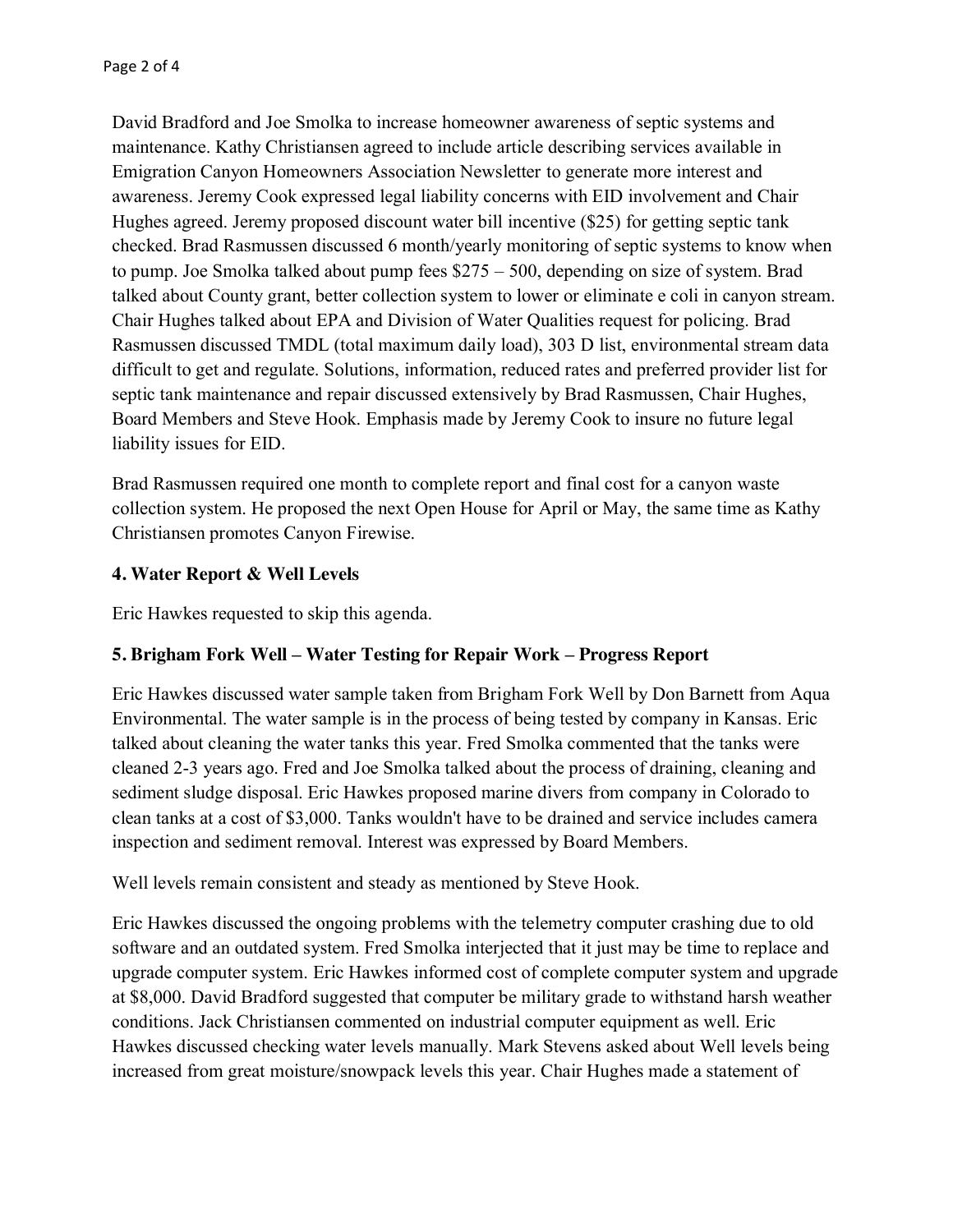similar interest. Jeremy Cook proposed a consensus for approving the funds for Eric Hawkes to purchase a new computer.

MOTION: Chair Hughes made a motion to approve the purchase of a new computer/updated system. David Bradford seconded the motion.

VOTE: Unanimous in favor of the motion.

## **6. Hydraulic System Modeling of EID System – U of U Students**

Eric Hawkes discussed the proposal of University of Utah Engineer students desire to study EID hydraulic system working model and data. Fred Smolka interjected that this U of U student project was done approximately 10 years ago. Chair Hughes expressed reluctance, possible ulterior motives from the University and interest in EID's ample water supply. Fred Smolka suggested keeping info and data generated by the U of U Student study confidential. Brad Rasmussen informed that model review will mostly consist of tank levels and water surface demand from input data and calibration data that has already been collected. Chair Hughes had no issue with student study and felt it could be mutually beneficial.

## **7. Any Items Requested by Visiting Public, dismiss Public**

Kathy Christiansen commented on clarified testing so there are no surprises.

Steve Hook brought to attention a date correction on the typed agenda. He asked a question regarding the upcoming litigation and time table of events. Jeremy Cook explained the courts due process and the complicated complaint hearing on legal arguments. Steve then asked if there were anything else that could be done to stop further harassment. Jeremy Cook informed Steve that everything that could be done was being done legally.

#### **8. Closed Session – Pending Litigation**

Motion: David Bradford made a motion to convene in closed session to discuss pending litigation. Jeremy Cook called the time, 8:40 p.m.

The Board of Trustees met in closed session from 8:40 p.m. to 9:20 p.m. to discuss pending and imminent litigation.

MOTION: David Bradford made a motion to dismiss from closed session and to adjourn the regular meeting. Mark Stevens seconded the motion.

VOTE: Unanimous in favor of the motion.

The regular meeting of the Emigration Improvement District adjourned at 9:20 p.m.